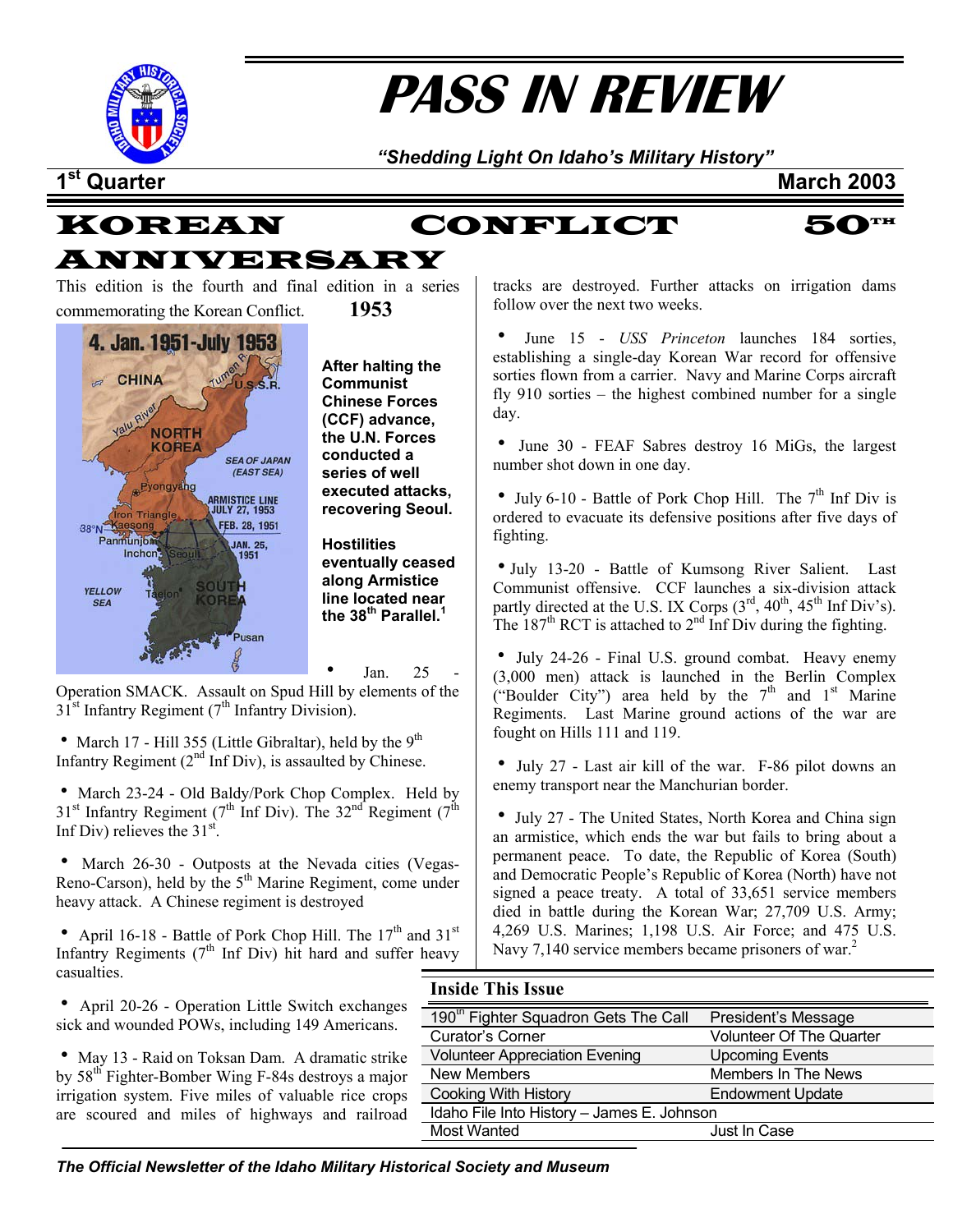## **PASS IN REVIEW** *March 2003* **-2-**

#### $190^{\mathrm{th}}$  FIGHTER **SQUADRON GETS** THE CALL

The following is condensed from *The History Of The Idaho National* Guard.<sup>[3](#page--1-2)</sup>

When North Korean forces crossed the 38<sup>th</sup> parallel on June 25, 1950, the  $190<sup>th</sup>$  Fighter Squadron was just returning from summer camp at Walla Walla, Washington. Idaho Guard officials believed the squadron would eventually be activated because of the small number of personnel and aircraft in the United States Air Force. 'There was no possible way to keep sending people to Korea, prepare for defense of our own land and expand to desired strength but to tap the ready civilian reserve,' Maj. David Johnson asserted.

Idaho Guard officials received a telephone call on January 18, 1951, from Sec. of the Air Force Thomas K. Finletter. Over the phone, the duty officer heard: 'Subject, Ordering Air National Guard units into active service.'



**Ceremony acknowledging 190th Activation. Pictured here are Frank Bobbit, Dave Johnson Martin Johnson and George Johnson[4](#page--1-3)**

Finletter officially informed the  $190<sup>th</sup>$  of its federalization effective April 1. They were to report for duty at their home station, Gowen Field. The activation also included the 190ths support units consisting of 190<sup>th</sup> Utility Flight; Detachment C, 242<sup>nd</sup> Air Service Group; and the 190<sup>th</sup> Weather Station. On January 19, newly inaugurated Gov. Len B.

Jordan and Brig. Gen. John E. Walsh jointly released the news to the press and public.



**Korean Conflict Advanced Detachment, 15 Feb 195[15](#page--1-4)**

In February an advance detachment of sixty members began to prepare Gowen Field for the unit's mobilization. In the next two months, the  $190<sup>th</sup>$  intensified its training program. Lt. Col. Martin H. Johnson and his staff reorganized the training schedule to more adequately prepare non-veterans of the squadron.

Authorities of the Air Force and Strategic Air Command flew to Boise on April 1 to federalize the entire organization. Over 2,300 people gathered at the Boise High School gymnasium to witness the event. Many dignitaries including Governor Jordan, Brig. Gen. William H. Abendroth, and Brig. Gen. Walsh attended. In fact, Boise Fire Capt. W. F. Roach turned away more than 600 spectators for safety reasons.



**Officers and Airmen of the 190th FS stand roll call in the Boise High School Gym<sup>[6](#page--1-5)</sup>** 

Harold C. Stuart, assistant secretary of the Air Force, welcomed the 190th Fighter Squadron and its supporting units into the Air Force. Immediately following Stuart's remarks, Col Jesse Auton, deputy director of fighters, Strategic Air Command, administered the oath to over 400 Guardsmen. Rumor suggested that the 190th would remain at Gowen Field, where it

would be joined by other Air Guard units. By the end of March, however, the 190th learned of its assignment to Moody Air Force Base (AFB) in Valdosta, Georgia, where it was expected to reopen the deactivated base.

Montana's 186th Fighter Squadron and North Dakota's 178th Fighter Squadron would eventually join the 190th and California's 146th Air Base Group to form the 146th Fighter Wing. An advance group left Boise on April 17, while those remaining behind followed three weeks later. Most members of the Idaho support units were placed in wing support organizations, while the 190th remained basically intact. The 190th Weather Detachment, however, reported to Mountain Home AFB in Idaho, and was assigned to the Tenth Air Weather Service group for the duration of their active duty. A few members were also individually distributed to other bases to satisfy Air Force needs.

At Moody AFB, training dealt with bomber interception and individual air combat techniques. The Strategic Air Command, headed by Gen. Curtis Lemay, directed the group in aerial warfare practice. When the 146th first arrived at Moody, it went to the Okefenokee Swamp near Waycross, Georgia, for survival training. The squadron started an intensive safety inspection designed to prevent crashes, especially when flying battle-damaged aircraft. Pilots of the 190th performed high altitude bomber interception missions, sometimes traveling as far as Topeka, Kansas.

Other pilots practiced air-to-air gunnery with personnel from Hunter AFB in Savannah, Georgia. Most staged battles occurred forty miles offshore. Before leaving Moody, the Wing and Fighter Squadrons were redesignated Fighter-Bomber Units. In October the Air Training Command, which trained pilots for all-weather flying, took over Moody AFB, precipitating the transfer of the 146th FBW to George AFB at Victorville, California. Most 190th personnel had orders to report to George AFB shortly after Christmas 1951.

(CONTINUED ON PAGE 7)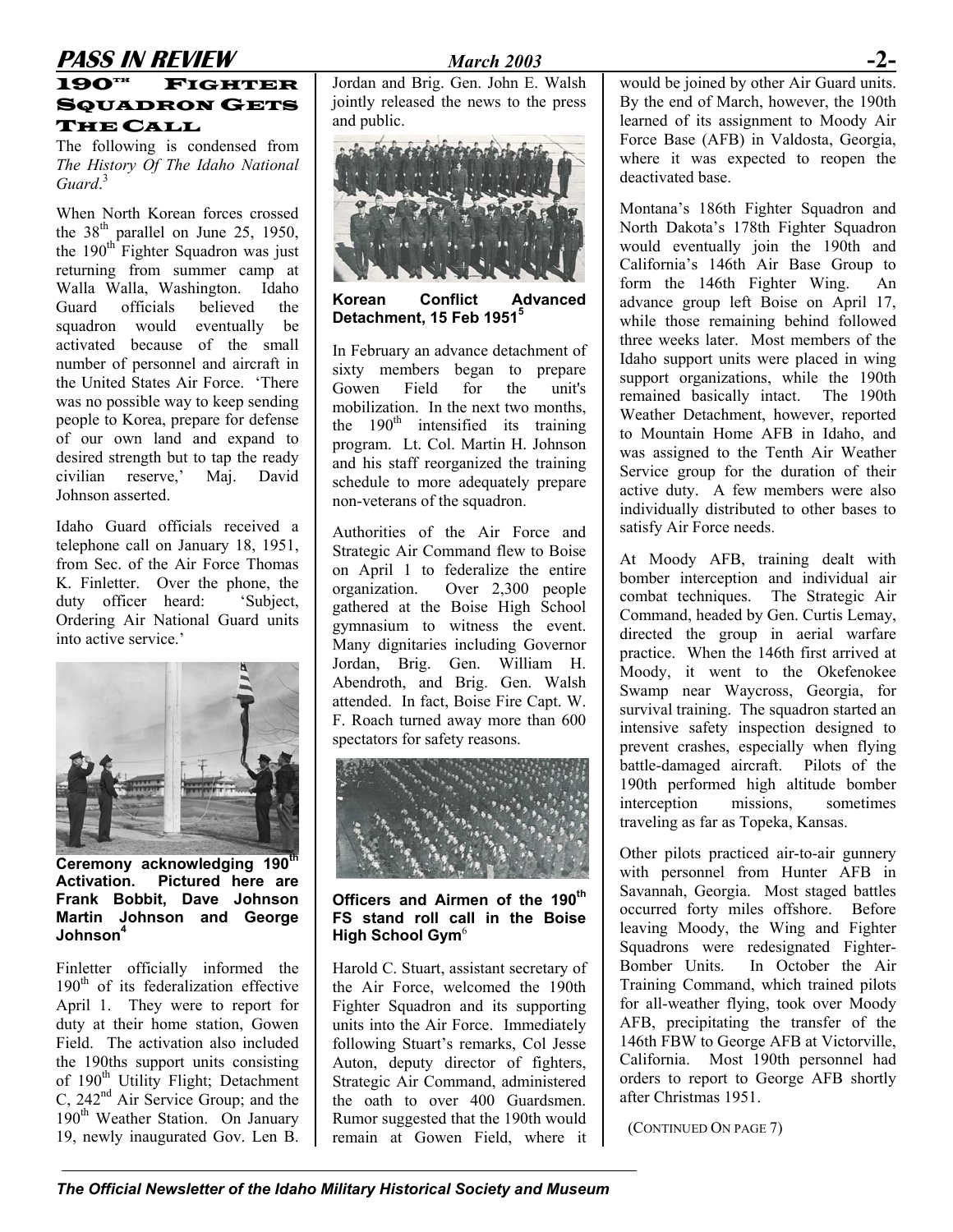#### **-3-** *March 2003* **PASS IN REVIEW** PRESIDENT'S MESSAGE

Greetings to Everyone,

It was great to see so many people attend the Volunteer Appreciation Dinner in February. The food was abundant and the company was wonderful. It was a nice way to meet new volunteers and renew acquaintances with the veteran volunteer force. I heard comments about looking forward to next year's Spaghetti Dinner already!

We have some upcoming events and projects that may tickle your fancy. The various project leaders are sure to provide additional information in their news articles. Be looking for your opportunity to participate by providing input to the cookbook, take on the role as a Judge for Idaho History Day, work at the Idaho State Fair, or help with whatever other projects we undertake on behalf of the IMHS. We are blessed to have such a wide variety of skill and interest in our membership.

I appreciate the time, ideas, and companionship that you offer in your volunteer work for the Society and the Museum. Keep up your good work, and be sure to stay in touch. *- Dawana Edwards*

#### CURATOR'S CORNER

Since the last newsletter there has been a lot going on here! I would like to mention the Volunteer Appreciation dinner of 12 February. That was my first one with IMHS and I was very happy to see so many people in attendance. It is important that the volunteers know they are appreciated and I would like to reiterate the fact that they most definitely are!

If you haven't been to the Museum lately, then you are in for some surprises. We are still in the process

of rearranging things and should have our M38A1 jeep back soon. **Larry**  and **Garry Carroll** have kindly placed it in storage for us to keep it out of the elements. Also, by moving artifacts around some exhibit cases have been freed up. What this means is we can have more artifacts out on exhibit.

These changes will be completed by our Open House on Memorial Day 26 May. Speaking of the Open House, you might want to tune in to Channel 7 that morning. **Larry Gebert will be doing his broadcast from the Museum!** We will be open from 10-4 that day with a variety of organizations.

Thank you to those who have responded to our Most Wanted list. We have received some donations for the Vietnam exhibit including artifacts from **Joe Icenhower, Gregg Bruch** and some loaned items from **Rick Johnson**. These will greatly add to the educational aspects of our Museum.

I would also like to extend a special thank you to **Mrs. Joyce L. Edwards**  (Dawana Edwards' mother) for a \$100 donation. This money is being used towards the purchase of garment boxes for our uniform collections. These boxes are badly needed for proper care and storage of these fragile artifacts and they are going to be here just in time.

The 190th Fighter Interceptor Squadron (FIS) alumni have also donated \$260 to be used for enhancements to the Idaho Air National Guard exhibit. Included in the display will be a time line and photos and models of Idaho Air Guard planes. They are also collecting Oral Histories of some early members of the Air National Guard. This will be quite an exhibit and will be a great enhancement and benefit to the Museum!

Thank you to everybody for all of your invaluable assistance.

- *Gary Keith* 

#### VOLUNTEER OF THE QUARTER



#### **Please meet Steve Bonde**

Steve is from Nampa and joined the Idaho Air National Guard at age 17. He served six years with the  $190<sup>th</sup>$  FIS in their radar repair shop. Since that time, he has worked with electronics and is very knowledgeable about photography and computers. He donated two of his uniforms, which are excellent examples of Idaho Military History. Yes Steve, your uniforms are in a museum but they are not that old!

Steve began volunteering at the Museum in November and joined the Society in December. He expressed an interest in working with artifacts as well as docenting. Since he began, Steve has become quite knowledgeable in the proper handling procedures for artifacts and often helps with their care and cleaning. He also works with artifact accessioning. Steve is also a firearms collector and brings a lot of valuable knowledge on their proper care to the Museum.

Always willing to help and do whatever needs to be done, he is a positive and eager volunteer. Whether it is moving an exhibit case or sewing numbers in clothing, Steve is right there in the middle of it. On average, he has been putting in three to four days per week, including weekends. He is also learning to master the dog tag machine.

With his flexible schedule, Steve is in a position to volunteer often and he does. Already, he has gotten a tremendous amount of work done here at the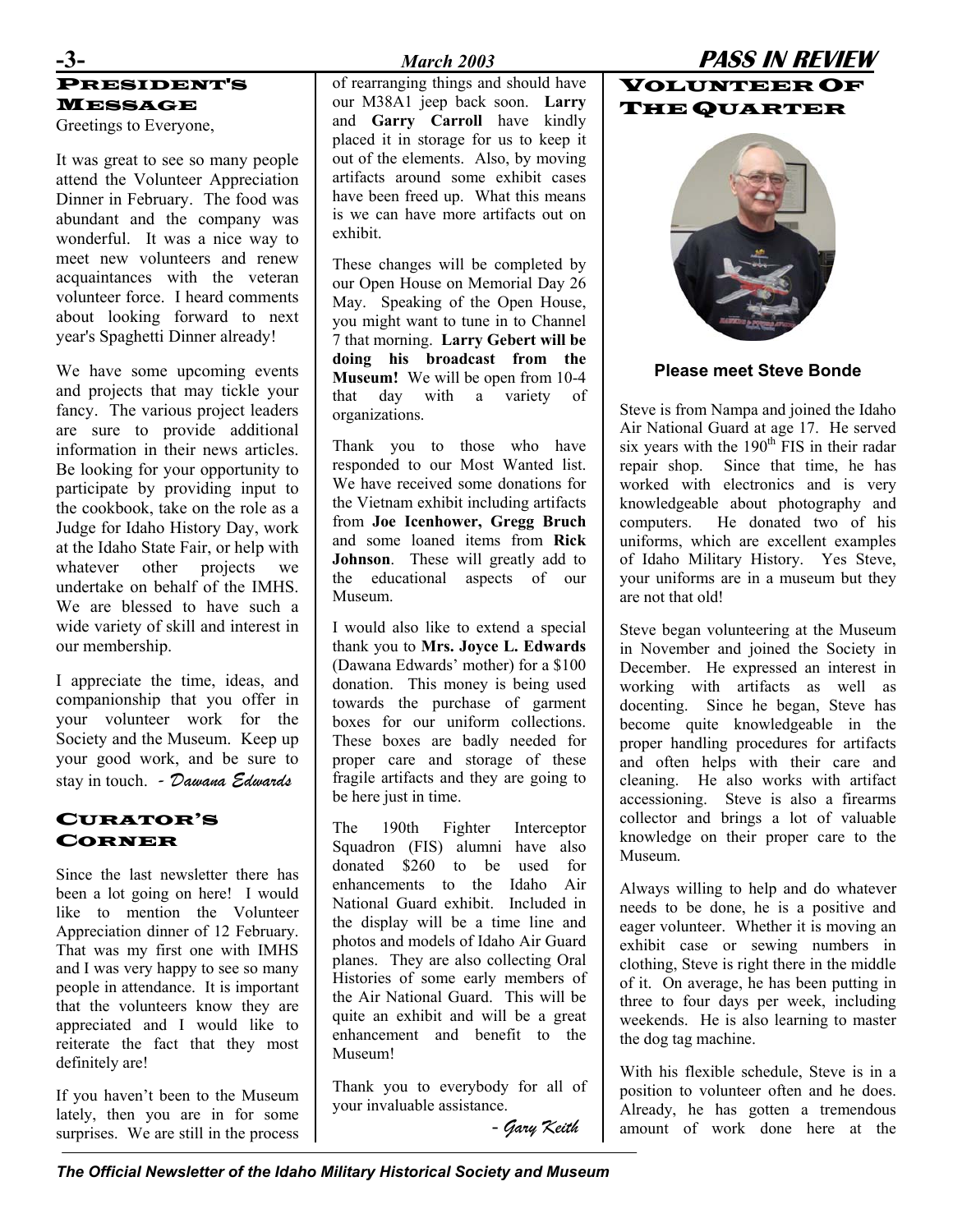#### **PASS IN REVIEW** *March 2003* **-4-**

Museum. With his computer and photography skills, he is also helping with exhibit preparation.

If you have not had the chance to meet Steve yet, please take the time do so. You will find another wonderful addition to our **top-notch volunteers.** 

Thank you Steve. We truly appreciate all your hard work and everything you are doing for us; **YOU ARE OUR VOLUNTEER OF THE QUARTER!** Õ

#### BOARD HOSTS VOLUNTEER APPRECIATION EVENING

On February 12, the Board of Directors hosted a Membership<br>Meeting/Volunteer Appreciation Meeting/Volunteer evening.



Members and Volunteers dined on spaghetti with all the trimmings and following dinner, new members and volunteers were presented with Membership Certificates and Certificates of Appreciation/ recognition for their volunteer hours. The hours are for the past year; 1 Feb 2002 to 31 Jan 2003.

Those recognized included:

**Kay Benbough**- 100 hours **Joyce Steffens**- 121 hours **Fran King**- 134 hours **Doug Doehle**- 151 hours **Ben Steffens**- 168 hours **Ed Carlson**- 243 hours **Stan Ogsbury**- 297 hours **Fred Anderson**- 300 hours **Gayle Alvarez**- 722 hours **Stan Herzinger**- 790 hours



#### **Ed Freeman accepts his membership certificate**

Congratulations to all and THANK YOU. Your support is invaluable and very much appreciated. **We would not be where we are without each and every one of you!** Õ

#### UPCOMING EVENTS

**April 25, Idaho History Day.** Idaho History Day 2003 is on April 25th. This year's Theme is: *"Rights And Responsibilities In History".* As part of our Educational Outreach Program, the IMHS is a co-sponsor. If you are interested in helping judge the Idaho Military History Category, call Gary at 422-4841.

**May 26th, Memorial Day Open House.** Larry Gebert of Channel 7 will be doing his morning show at the Museum! Gary and several of our volunteers have been busy working on updating and creating several exhibits which will be unveiled at the Open House. Tell your friends to mark their calendars too!

#### **August 15-23, Western Idaho Fair**.

We are investigating the possibility of sharing a booth with the National Guard Recruiters at the upcoming Western Idaho Fair. We hope to be able to sell dog tags and possibly a few other gift shop items as well as have a small display about the Museum. If you are interesting in helping 'person' the booth, please let us know.  $\star$ 

## **NEW MEMBER**

*Special Welcome to*:

Õ **Darleen Eggleston**  Õ **Ed W. Freeman ★ EE DA HOW Longrifles (Upgraded to Gold Membership)**  \*\*\*\*\*

#### MEMBERS IN THE NEWS



Dick Bengoechea was recently selected as the new State Commander for Military Order of the Purple Heart.

Congratulations Dick!  $\ast$ 

#### COOKING WITH **HISTORY**



*Dateline: January 6, 1942, President Roosevelt outlines his "Blue* 

*Print For Victory Program".* 

It has been suggested that as a fundraiser, we create an IMHS cookbook. We would like to take this one step further by including a bit of history and fun along with your favorite **Double Chocolate Fudge** Cookies.

We plan to include items such as *Uncle Sam's Food Rules***,** How To Stretch Coffee and Sugar, Tips on Saving Waste Fat (it was needed for its glycerine), pointers on making Ration Points go further, and some of the food rationing era posters from WWI and WWII.

So, all of you *Kitchen Commandoes*: send us your best (or your mothers or grandmothers best) recipe for Victory Garden Delight, Marbled Macaroni (one of its ingredients was SPAM) and One Egg-Low Sugar Cake.

And, to all of you *Foxhole Gourmands*: Tell us which combination of C-Rations or MREs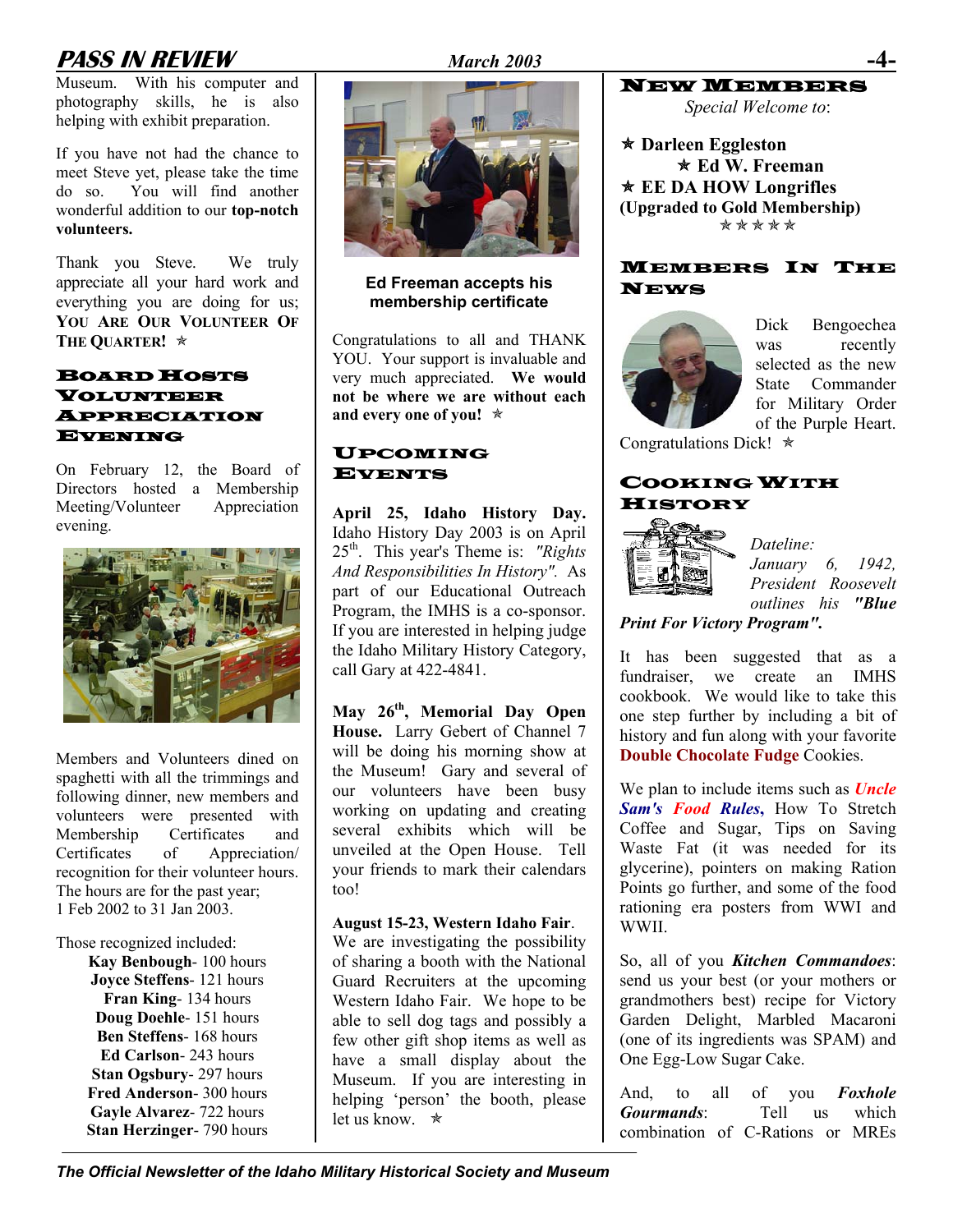made the best Frontline Stew. What did you do to make your meals more palatable or interesting?

To those of you who are interested in research, see if you can find out how the various military rations (Hardtack, K-Rations, C-Rations, LRPs, MREs, etc.,) came to be, or why **Tabasco** Sauce is included in **MREs**.

Any other ideas or suggestions are most welcome as well. Please type or print your recipes (we want to make sure we get everything right!). Be sure to include your name and if it is a Frontline Stew recipe, where you were when you perfected it. You can mail your recipes, comments or suggestions to us at:

Idaho Military Historical Society 4040 W. Guard St. Boise, ID 83705

Or e-mail them to us at [gayle.alvarez@idbois.ang.af.mil](mailto:gayle.alvarez@idbois.ang.af.mil)

Or deliver them to the Museum on your next visit. This will be a fun, historical and interesting project and will be as good as **YOU** make it. Õ

#### AN ENDOWMENT UPDATE



The Society is growing rapidly but to sustain its growth and continue to meets

its goals, it will be necessary to increase and stabilize a strong financial base.

**Our Vision:** To provide endowment and capital funds to create a financial base which will ensure the preservation of Idaho's military heritage for future generations.

**Our Goal:** An endowment of \$500,000.

**Where Are We At Now?** Our current endowment balance is just over \$25,000.

This endowment will allow us to operate the Museum with one fulltime staff member and provide adequate funds for development and enhancement of our exhibits Reference Library, and Educational Outreach programs.

On May 25, 1999, the IRS granted the IMHS permanent  $501(c)(3)$ , *Non-Profit, tax-exempt status*. *This means that donations to the endowment are tax deductible.* 

**Donations can be made to the endowment in memorial to an individual, as part of your estate planning, as part of your charitable contributions for tax purposes,** to offer a few suggestions.

Recent Endowment Donors include:

**Ellen Hampton Leroy & Susan Hartgrave Stan Herzinger Robert & Marcia Keith**  (In memory of Bette Alexander)

**Mervin G. McConnell**  (In memory of William S. Perry)

Please consider making a donation to our Endowment and tell your friends and relatives who may be thinking of their estates or are looking for ways to make taxdeductible donations.

If you would like a form, there is one on the back on this newsletter and there is also one you can download on our website [\(http://inghro.state.id.us/museum](http://inghro.state.id.us/museum)). If you desire to remain anonymous, we will honor your request.

Contact any Board member and we will help you plan a gift to the IMHS' Endowment Fund.  $*$ 

#### IDAHO FILE INTO **HISTORY**



**JAMES EDMUND JOHNSON MEDAL OF HONOR RECIPIENT**

*Rank and organization:* Sergeant**,**  Company J, 3d Battalion, 7th Marines, 1st Marine Division (Rein) *Place and date:* Yudam-ni, Korea 2 December 1950 *Entered service:* Washington D.C. **Born:** Pocatello, Bannock County, Idaho

*Citation:* For conspicuous gallantry and intrepidity at the risk of his life above and beyond the call of duty while serving as a squad leader in a provisional rifle platoon composed of artillerymen and attached to Company J, in action against enemy aggressor forces. Vastly outnumbered by a wellentrenched and cleverly concealed enemy force wearing the uniforms of friendly troops and attacking his platoon's open and unconcealed positions, Sgt. Johnson unhesitatingly took charge of his platoon in the absence of the leader and, exhibiting great personal valor in the face of a heavy barrage of hostile fire, coolly proceeded to move about among his men, shouting words of encouragement and inspiration and skillfully directing their fire. Ordered to displace his platoon during the firefight, he immediately placed himself in an extremely hazardous position from which he could provide covering fire for his men. Fully aware that his voluntary action meant either certain

*The Official Newsletter of the Idaho Military Historical Society and Museum*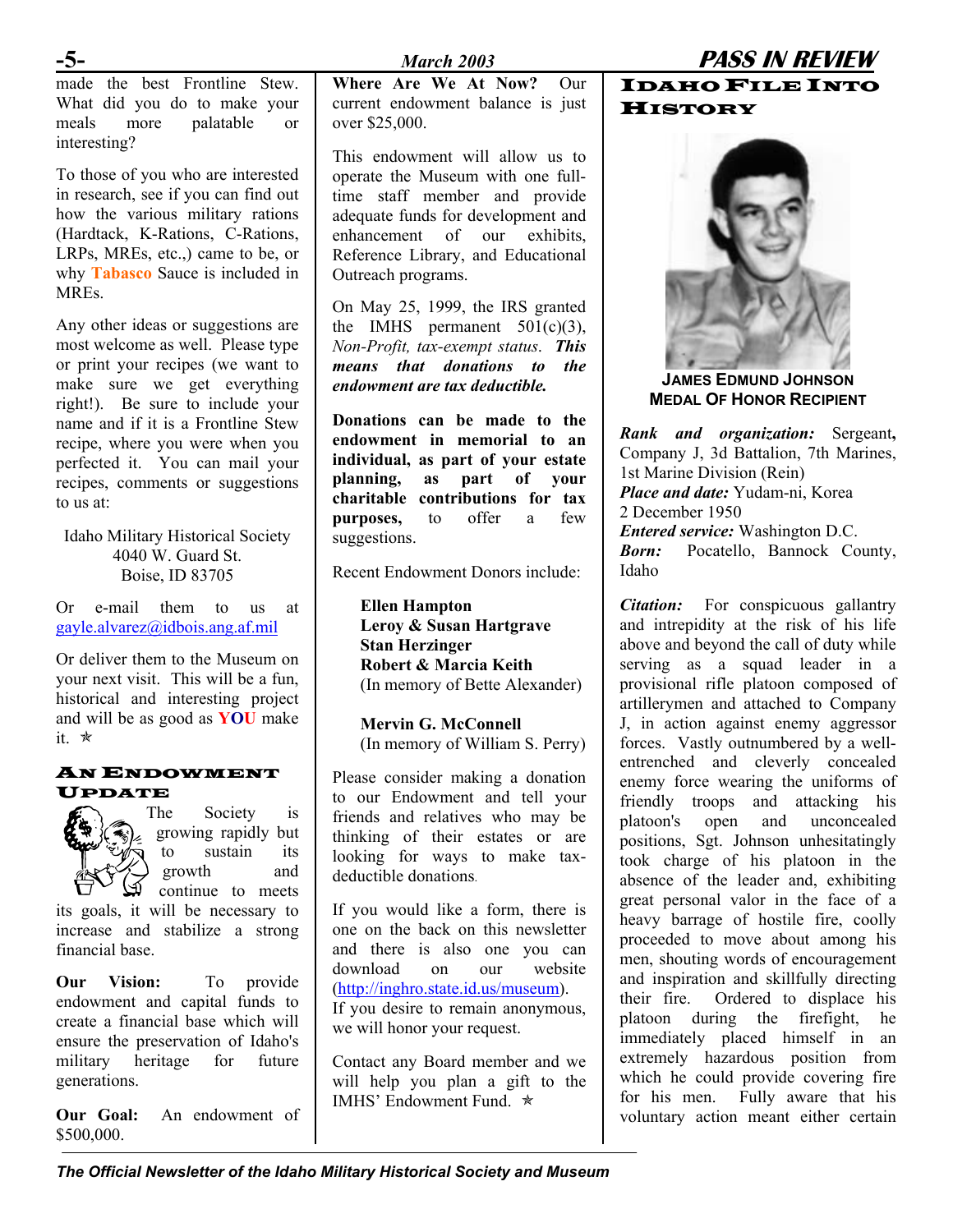### **PASS IN REVIEW** *March 2003* **-6-**

death or capture to himself, he courageously continued to provide effective cover for his men and was last observed in a wounded condition single-handedly engaging enemy troops in close hand-grenade and hand-to-hand fighting. By his valiant and inspiring leadership, Sgt. Johnson was directly responsible for the successful completion of the platoon's displacement and the saving of many lives. His dauntless fighting spirit and unfaltering devotion to duty in the face of terrific odds reflect the highest credit upon himself and the U.S. Naval Service.<sup>[7](#page--1-6)</sup>



**Commemorative 'Dog Tag' issued** as part of **Anniversary of Korean Conflict[.8](#page--1-7)** 

James Edmund Johnson was born in Pocatello, Idaho on January 1, 1926. He attended public schools there and played junior varsity basketball for two years in high school before enlisting in the Marine Corps on November 10, 1943.

Johnson was a veteran of the Peleliu and Okinawa campaigns in World War II. Although Johnson was serving with a provisional company of the  $7<sup>th</sup>$  Marine Regiment when he earned the Medal of Honor, his regular outfit was the  $11<sup>th</sup>$  Marines, the same regiment his father had served in during World War I.

After serving in the Pacific theater and at San Diego he was discharged on February 7, 1946, and returned to Pocatello, where he worked as a machinist in the Naval Ordnance

plant. He also attended Western Washington College at Bellingham, Wash., before re-enlisting in the Marines on January 13, 1948. Johnson was later assigned to Quantico, VA where he met a lady named Mary Jeanne. They were married on October 15, 1949.

Prior to leaving for Korea, he served for a year as an instructor in post exchange accounting at the Marine Corps Institute, Marine Barracks, 8<sup>th</sup> and I Sts., S.E., Washington. He departed for Korea in August, 1950, just five days after the birth of his daughter, Stephanie.



**Yudam-ni, 30 Nov 50, 5th & 7th Marines Pull Back. The beginning of the 35 mile fight-out from the Chosin Reservoir[9](#page--1-8)**

December 2, 1950, Yudam-ni, Korea. Johnson was covering the withdrawal of his platoon during the bitter Chosin Reservoir campaign in Korea.



**29 Nov 1950, Marine Rear Guard Protects Withdrawal From Yudam-ni[10](#page--1-9)**

When last seen by his comrades he was wounded, but still engaging the enemy in close grenade hand-to-hand combat. The enemy were wearing the uniforms of friendly troops at the time. Johnson was listed as missing in action until January 1954, when his death was presumed.

His Medal of Honor was presented to his widow, Mrs. Mary Jeanne Johnson of Washington on March 29, 1954, by Secretary of the Navy Robert B. Anderson. Medals of Honor were presented in the same Pentagon ceremony to the families of Sergeant Daniel P. Matthews and Corporal Lee H. Phillips, also of the Marine Corps.

Johnson was the seventh Marine and the thirty-seventh member of the United States Armed Forces to receive the Nation's highest award for extraordinary valor in Korea. Johnson is officially listed as Missing In Action. His name is engraved on the National Memorial of the Pacific (Wall of the Missing) in Honolulu, Hawaii and there is a Memorial Marker in his honor at Arlington National Cemetery {MH-451, Section 13}.

In addition to the Medal of Honor, Johnson's other awards include: <sup>g</sup> The Presidential Unit Citation with one Bronze Star for Korean service, 1950, 1<sup>st</sup> Marine Div, <sup>8</sup> The Navy Unit Commendation,  $1944$ ,  $8<sup>th</sup>$  155-mm. Gun Bn., Peleliu, <sup>g</sup> The Asiatic-Pacific Campaign Medal with two Bronze Stars, 1944-1945, Asiatic-Pacific Area Western Carolines Okinawa Gunto Oper., Victory Medal, 1943-1946, World War II, <sup>8</sup> Navy Occupation Service Medal with Asia Clasp, 1945, Okinawa, Korean Service Medal with three Bronze Stars, 1950-1951, N. Korean Aggression, Communist China Aggression, Inchon Landing, <sup>g</sup> The United Nations Service Medal, 1950- 1951, Korea.

On November 30, 1984, the Marine Corps named 3 streets in a new housing area at Camp Pendleton after 3 USMC Medal of Honor Recipients. Two of those recipients were from Idaho, PFC Herbert A Littleton and SGT James Edmund Johnson.

**EPILOGUE:** The preceding information on James E. Johnson was obtained from the Department of the Navy, HQ USMC, Quantico, Virginia. There were five individuals from Idaho awarded the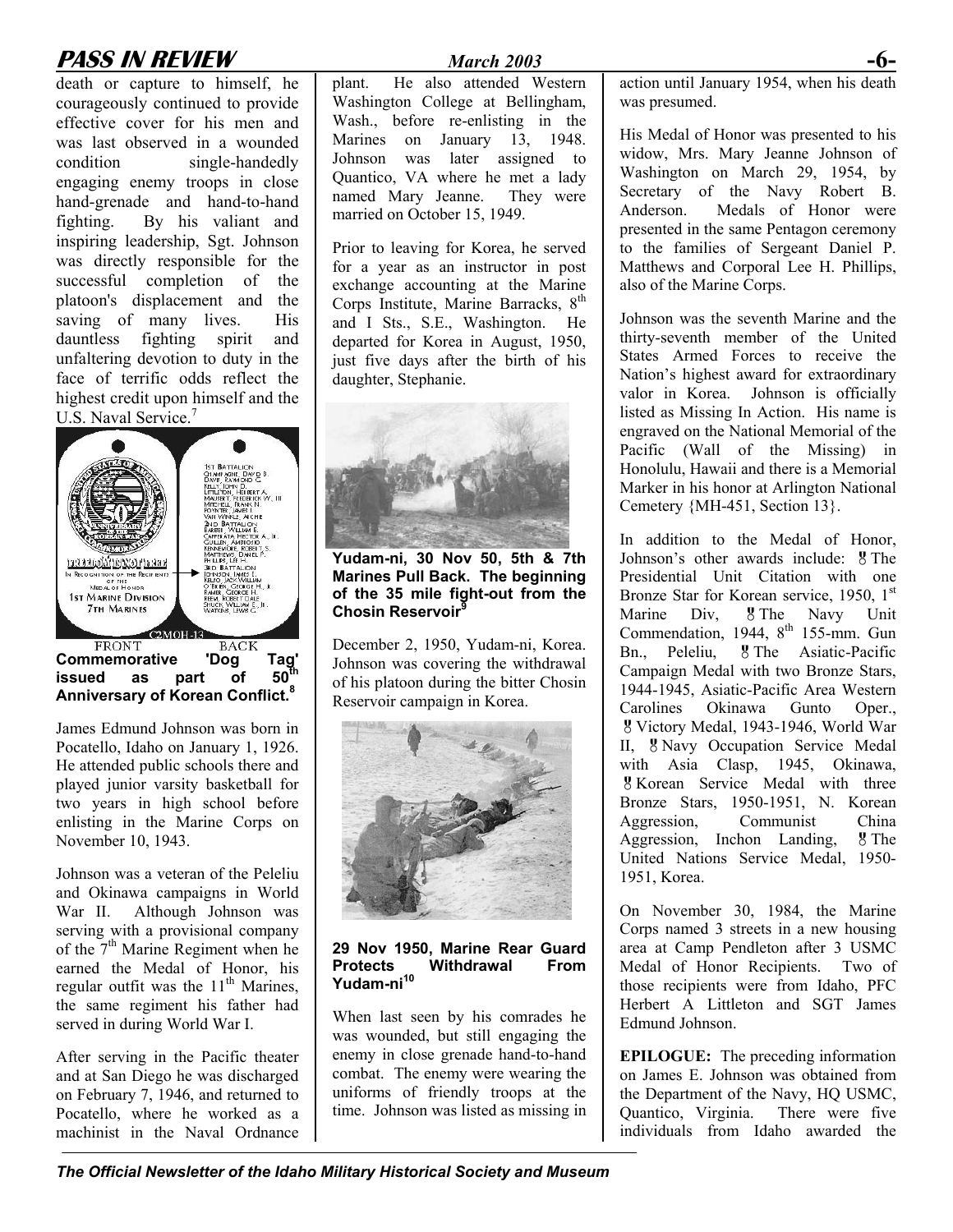Medal of Honor for action in Korea. We have profiled four of them in our Series. The fifth individual is **Dan Schoonover** and he is also listed as Missing In Action. We would like to profile him in a future edition but our information on him is extremely limited. If you have any information on him or know someone who does, please get in touch with us.

#### 190TH FIGHTER **SQUADRON** GETS THE CALL (CONTINUED FROM PAGE 2)

Although it was rumored the wing would prepare for overseas deployment, a change in national policy limited assigning units to Korean duty unless they had more than one year of active duty remaining. Since the 146th FBW and all Idaho personnel were to be deactivated no later than December 31, 1952, Korean assignments were limited to personnel who had signed indefinite active duty statements or voluntarily accepted regular Air Force status.

At Victorvile, in November 1952, the Strategic Air Command formally released control of the 146th FBW and authorities immediately assigned the entire group to the Tactical Air Command. The squadrons conducted training in the nearby Mojave Desert, providing air support for ground troops. The 190th engaged in air-to-ground gunnery maneuvers which included firing rockets and machine gun rounds directly in front of friendly forces.

In January 1952, the 190th Fighter Squadron conducted a four-day exercise in air-to-ground combat to measure its effectiveness. The simulated combat exercise involved flying to predetermined targets as far as 400 miles apart. 'We practiced high angle and low angle strafing,' Lt. Chauncey Reese later explained, 'firing at ten foot by ten foot ground targets.' Throughout the four-day

#### **-7-** *March 2003* **PASS IN REVIEW**

test, mechanics of the 190th worked night and day to keep the planes in working order. It was believe to be the most extensive and exhaustive tests in which the group ever participated.

In February 1952, the Air Force selected nine pilots from the 190th for Korean duty. Eventually, fifteen pilots of the 190th departed for Korea. Duties while in Korea included air combat in MiG Alley, forward observing for fighter and bomber attacks, and bombing missions. Some became jet pilots flying F-84 and F-86 planes, while others flew bomber missions in B-25s. While flying an F-86 fighter jet near the Yalu Perimeter in North Korea, Lt. Ralph E. Schreiber shot down a Russian-built MiG. Lt. Reese and Lt. Ed McLean carried forward artillery observers in the back seats. Lieutenant McLean remarked 'My plane was hit twice by enemy fire in the Chorwon Valley, while flying with the artillery spotters.'

Other 190th personnel separated from the group and reported to various locales around the world. In May 1951, the United States, as a member of the North Atlantic Treaty Organization, acquired Iceland's permission to deploy troops there. Late in August 1952, personnel from the 146th FBW, including men from Idaho, were sent on a classified mission to Keflavik, Iceland.

Their mission was to establish an air base and organize a squadron that would be permanently stationed there. Thirty-seven F-51s were also transferred. After the Guard members completed their temporary duty tour in December 1952, the planes and Air Force personnel remained. 'Because of the communist influence and the feeling that this was an American occupation, our personnel were basically restricted to the base during their deployment.' Technical Sgt. Leland Christopherson recalled.

On January 1, 1953, the 190th returned to state control and was redesignated the 190th Fighter Interceptor Squadron.



**146th Fighter Bomber Wing F-51 "Mustangs" on the flightline at Boise, Idaho during summer camp in 1953[11](#page--1-10)** 

----------------------------------------------------------- **EPILOGUE:** The official 50<sup>th</sup> Anniversary Commemoration of the Korean Conflict ends on 11 Nov 2003. During the Korean Conflict, four Idaho National Guard Units were activated. We have profiled three of them in our series.

The  $25<sup>th</sup>$  Army Band was also activated, mid-September 1950, shortly after the 116<sup>th</sup> Engrs were activated but the Band was never deployed to Korea. They spent the majority of their time at New Brunswick, New Jersey. Their story, as well as the in-depth story of all units activated for Korea, can be read in *The History of the Idaho National Guard*, which is available at the Museum.



#### **MOST** WANTED

ÍA volunteer who likes to sew- contact Gary with questions.

ÍVolunteers interested in learning how to operate the dog tag machine.

ÍMaterials to build large cases, to house mannequins. We have Plexiglas and are in need of wood, etc.

- ÍA Legal Sized Filing Cabinet
- ÍStainless Steel Canteens (Field Gear)
- ÍWWI Field Gear
- ÍA WWI Rifle Cartridge Belt
- ÍWWII Field Gear, Especially USMC Canteen Covers
- **Vietnam Era Canteen and Carrier**
- **I** Persian Gulf War Web Gear  $\ast$